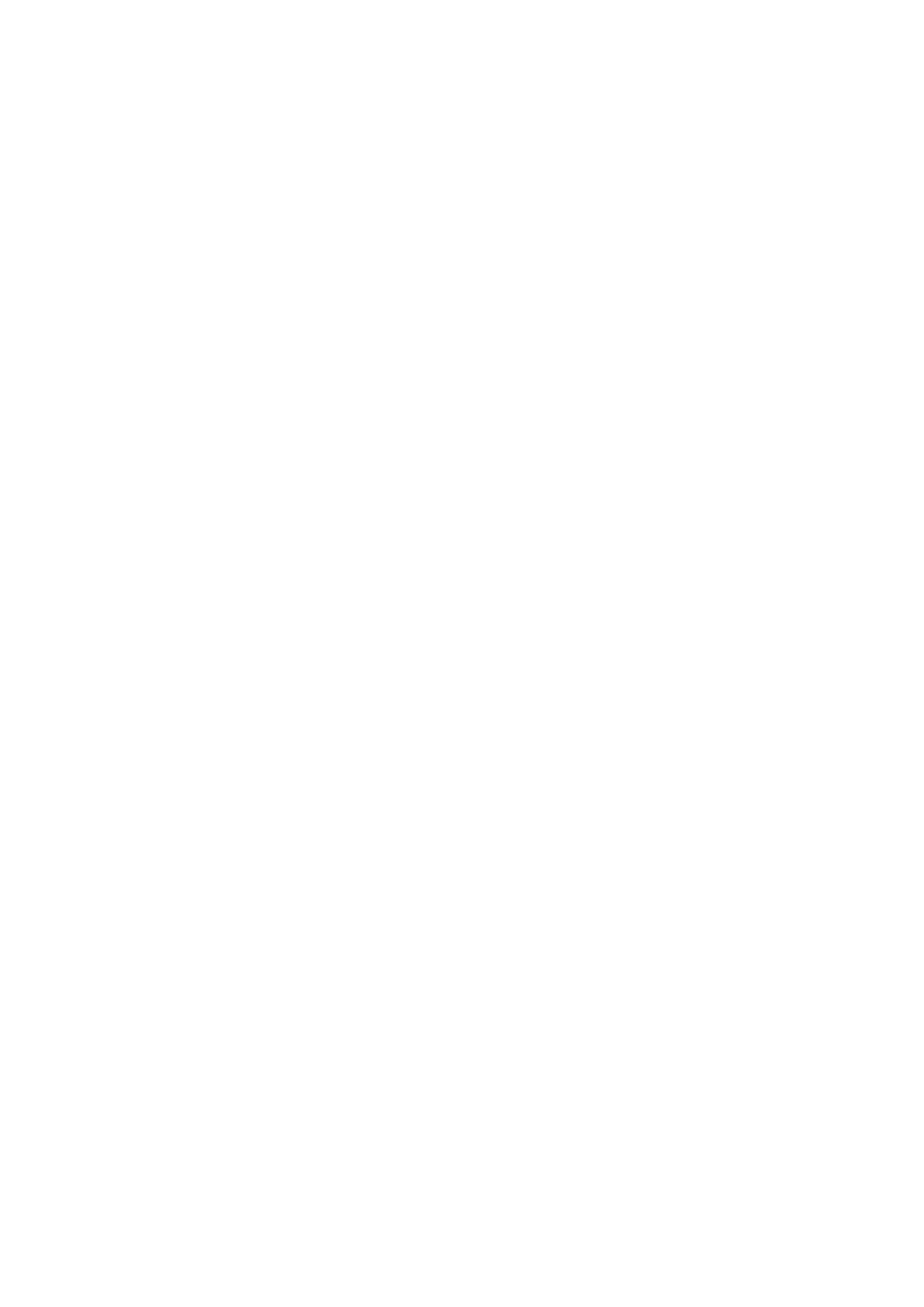



**King's Court, Chapel Street, King's Lynn, Norfolk, PE30 1EX Telephone: 01553 616200 Fax: 01553 691663**

### **CABINET AGENDA**

**DATE: CABINET - TUESDAY, 26TH MARCH, 2019**

**VENUE: COUNCIL CHAMBER - TOWN HALL, SATURDAY MARKET PLACE, KING'S LYNN PE30 5DQ**

**TIME: 5.00 pm**

**As required by Regulations 5 (4) and (5) of The Local Authorities (Executive Arrangements) (Meetings and Access to Information) (England) Regulations 2012 - Items 17 and 18 below will be considered in private.**

**Should you wish to make any representations in relation to the meeting being held in private for the consideration of the above item, you should contact Democratic Services.**

#### **1. MINUTES**

To approve the Minutes of the Meeting held on 5 February 2019 (previously circulated).

#### **2. APOLOGIES**

To receive apologies for absence.

#### **3. URGENT BUSINESS**

To consider any business, which by reason of special circumstances, the Chairman proposes to accept, under Section 100(b)(4)(b) of the Local Government Act 1972.

#### **4. DECLARATIONS OF INTEREST**

Please indicate if there are any interests which should be declared. A declaration of an interest should indicate the nature of the interest (if not already declared on the Register of Interests) and the agenda item to which it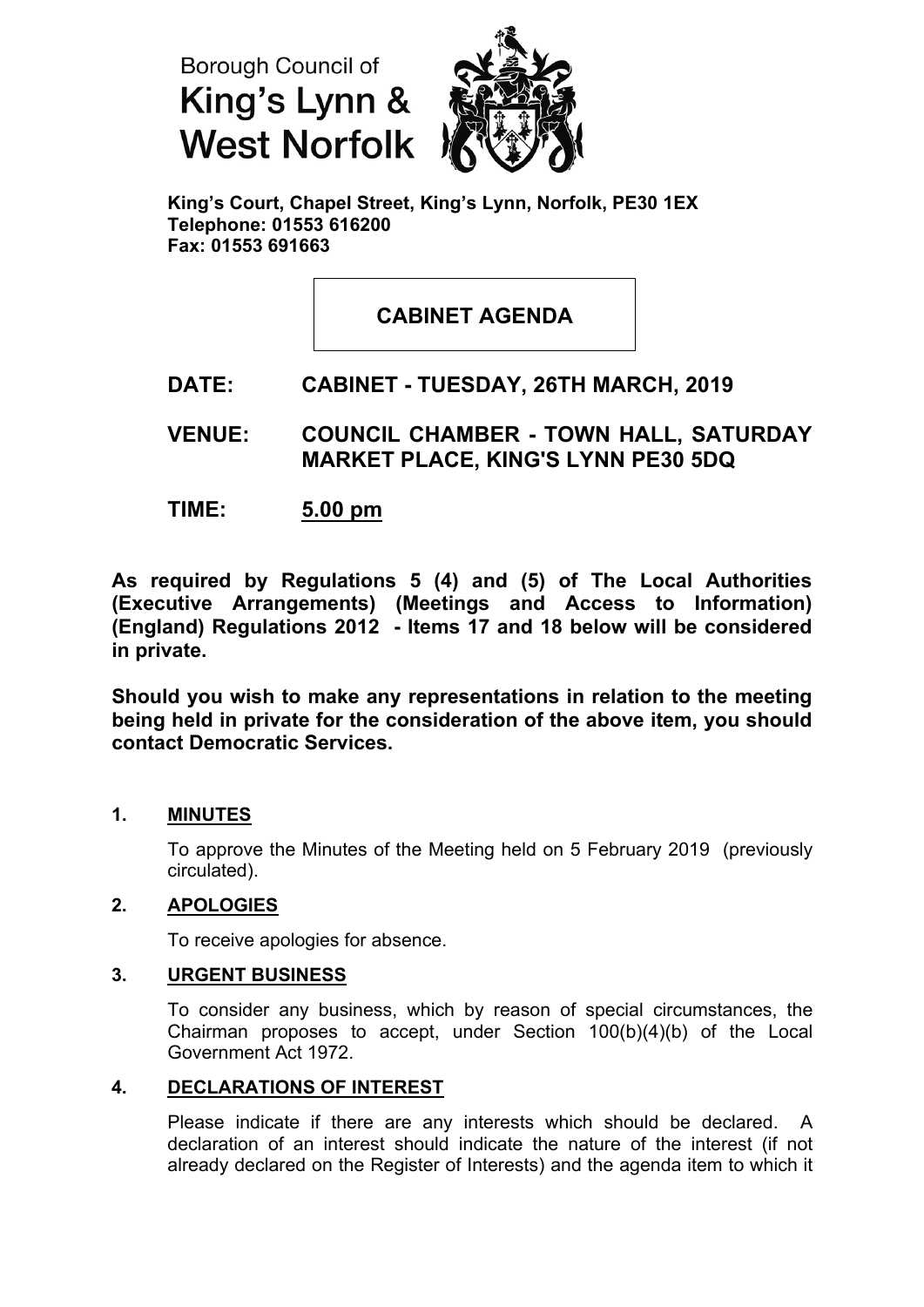relates. If a disclosable pecuniary interest is declared, the member should withdraw from the room whilst the matter is discussed.

These declarations apply to all Members present, whether the Member is part of the meeting, attending to speak as a local Member on an item or simply observing the meeting from the public seating area.

#### **5. CHAIRMAN'S CORRESPONDENCE**

To receive any Chairman's correspondence.

#### **6. MEMBERS PRESENT UNDER STANDING ORDER 34**

To note the names of any Councillors who wish to address the meeting under Standing Order 34.

#### **7. CALLED IN MATTERS**

To report on any Cabinet Decisions called in.

#### **8. FORWARD DECISIONS** (Pages 6 - 10)

A copy of the Forward Decisions List is attached

#### **9. MATTERS REFERRED TO CABINET FROM OTHER BODIES** (Pages 11 - 12)

To receive any comments and recommendations from other Council bodies which meet after the dispatch of this agenda.

Environment and Community Panel – 5 March 2019 – attached are the recommendations agreed at the Panel from the Single Use Plastics Working **Group** 

#### **10. REVIEW OF THE OPERATION OF THE PLANNING SIFTING PANEL** (Pages 13 - 25)

#### **11. RISK MANAGEMENT POLICY AND STRATEGY REVIEW** (Pages 26 - 53)

- **12. RECORD RETENTION AND DISPOSAL POLICY REVIEW** (Pages 54 96)
- **13. STAFF PAY AWARD 2019/20** (Pages 97 102)

#### **14. TREASURY MANAGEMENT STRATEGY 2019/20** (Pages 103 - 139)

- **15. NOTICE OF MOTION 1/19** (Pages 140 142)
- **16. EXCLUSION OF THE PRESS AND PUBLIC**